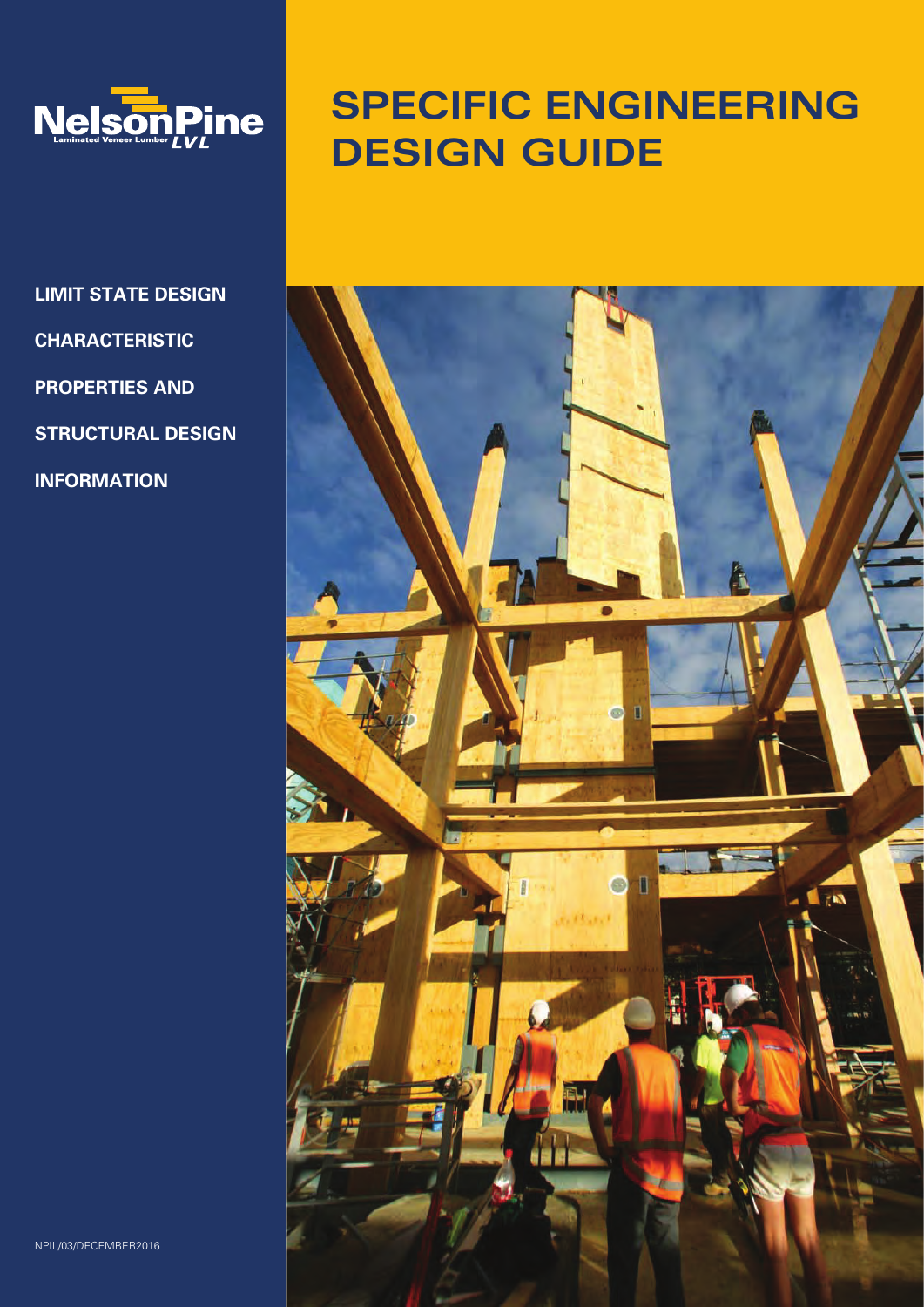# **Introduction to NelsonPine LVL**

NelsonPine LVL is an engineered wood composite made from rotary peeled veneers, laid up with parallel grain orientation. One of the main features of LVL is to disperse or remove strength-reducing characteristics of wood. NelsonPine LVL is an engineered, highly predictable, uniform lumber product, because natural defects such as knots, slope of grain and splits have been dispersed throughout the veneer assembly or have been removed altogether. In addition to this, the veneer sheets are placed in a specific sequence and location within the product to maximise the potential of the stiffer and stronger veneer grades. This can be considered as an engineered configuration of the veneers. NelsonPine LVL is dimensionally stable, resists warping and twisting and is machined to consistently uniform sizes.

#### **Manufacture**

NelsonPine LVL is manufactured by laminating ultrasonically graded Radiata Pine veneer sheets, using phenolic adhesive, in a continuous assembly in which the grain direction of the veneers are orientated in the longitudinal direction. In some instances, cross band veneers may be introduced. Using highly sophisticated continuous belt pressing technology and microwave pre-heating, it is pressed as a 1.220m nominal width continuous billet in various standard thicknesses. It can be docked to any specified length and ripped into standard widths for use as structural members.

#### **Environmental Impacts**

NelsonPine LVL is produced in a high-technology mill which has strict environmental controls on amenity features and emission levels. Burning of wood waste generated in veneer preparation and billet processing provides most of the onsite heating resulting in a major reduction in  $CO<sub>2</sub>$  emissions compared with burning fossil fuels, and makes NelsonPine LVL manufacturing greenhouse neutral.

Timber construction has been internationally accepted as an "environmentally responsible" choice, when compared to alternative materials such as steel, concrete or aluminium. This can be demonstrated from a life cycle analysis, including the impacts of material extraction, manufacture, construction, use and disposal. In addition, the technological base of manufacture ensures that NelsonPine LVL is a more efficient use of wood fibre, with less waste than sawn timber.

### **Branding of NelsonPine LVL**

NelsonPine LVL is branded with the product manufacturer's logo and JAS-ANZ accredited EWPAA product certification mark.





#### **Surface Appearance**

Because NelsonPine LVL is a natural product the face veneers may contain minor blemishes such as knots, small knot holes, scarf joints or glue marks. The surface may be planed or sanded and left unfinished, painted or stained.

It should be noted that a sanded or planed surface makes the product more susceptible to surface swelling and cracking due to lathe checks becoming exposed in the outer veneer. Exposure to weather for long periods of time can result in swelling and discolouration.

#### **Product Specification**

#### **Veneer**

| Thickness | $2.5 - 4.4$ mm         |
|-----------|------------------------|
| Species   | Radiata Pine           |
| Joints    | Scarf / Overlap / Butt |

# **Moisture Content:**

8 - 15% ex mill

# **Adhesive:**

Phenolic adhesive (AS 2754.1) producing a Type A marine bond (AS/NZS 2098.2)

#### **Formaldehyde Emission Class:**

 $E<sub>O</sub>$  (Table 1 AS/NZS 4357.0)

#### **Nominal Tolerances:**

Depth: -2, +2mm Thickness: -2, +2mm

#### **Storage and Handling**

NelsonPine LVL expands in thickness and depth when allowed to get wet. To ensure the full benefits of NelsonPine LVL as a dry, straight and true material are available at the time of installation, the following recommendations regarding storage are made:

- 1. Stack on evenly spaced level bearers to keep flat and straight
- 2. Stack well clear of the ground for good ventilation
- 3. Store under cover to keep dry prior to installation
- 4. Take care to re-wrap remaining material after opening
- 5. Use 100 x 50mm bearers on the flat between bundles

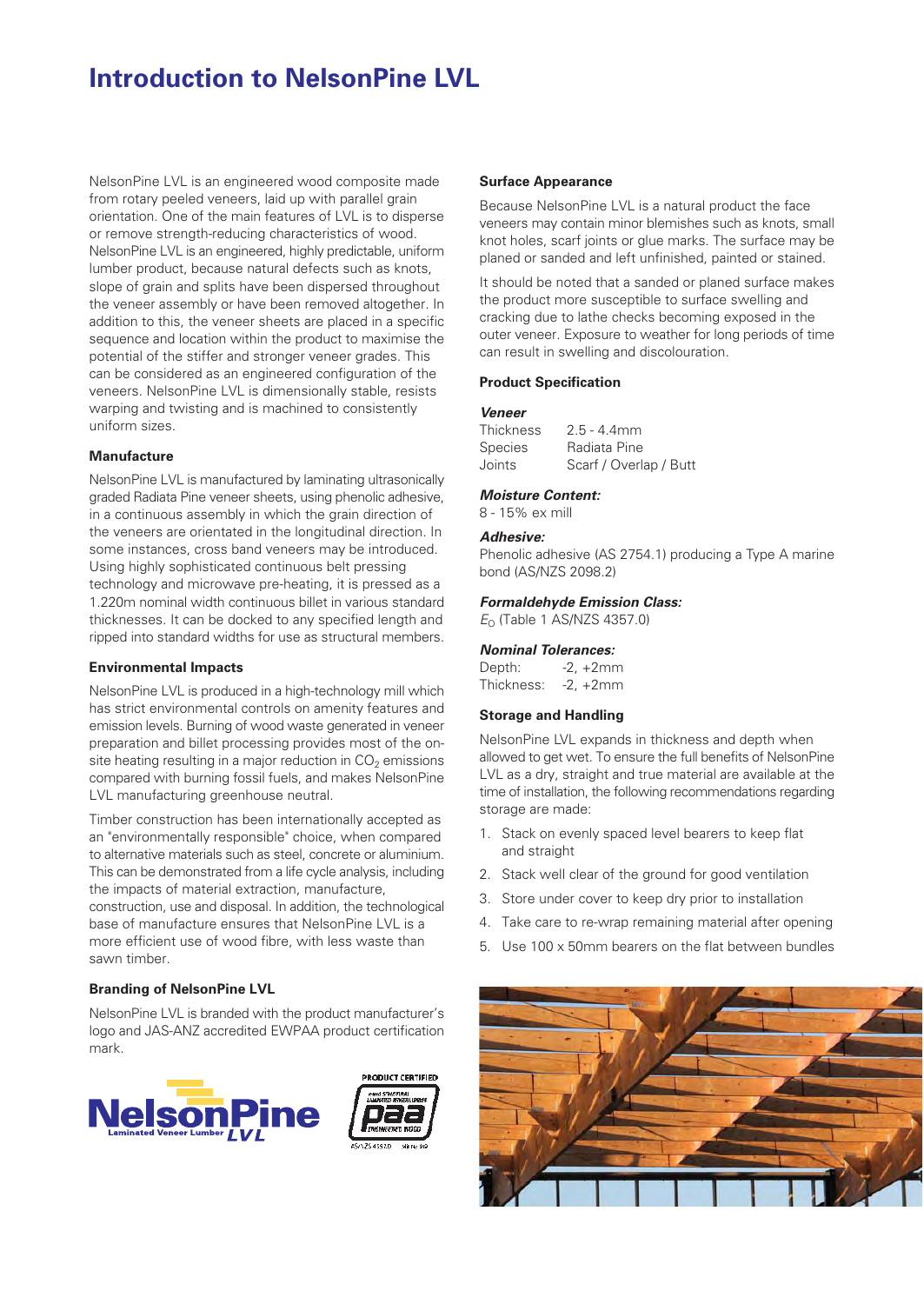# **NelsonPine LVL Limit State Design Characteristic Properties**

### **Structural Reliability**

The structural properties for NelsonPine LVL13 and NelsonPine LVL11 in Tables 1 - 4 have been determined by testing in accordance with the requirements of AS/NZS 4357.0:2005 Structural Laminated Veneer Lumber and the characteristic stresses have been calculated in accordance with AS/NZS 4063.2:2010.

NelsonPine LVL characteristic stresses comply with the New Zealand building code through clause C2.3 in NZS 3603:1993. The modulus of elasticity is an average value which includes an allowance for shear deformation. Because of the low variability a lower bound MoE is not required.

**Table 1. NelsonPine LVL13 Limit State Design Characteristic Values**

| Property                                  |            | Edge (MPa) | Flat (MPa) |
|-------------------------------------------|------------|------------|------------|
| <b>Modulus of Elasticity</b>              | <b>MoE</b> | 13200      | 13200      |
| Modulus of Rigidity                       | G          | 660        | 660        |
| Bending Strength <sup>1</sup>             | f'b        | 48.0       | 48.0       |
| Tension Parallel to Grain <sup>2</sup>    | f't        | 33.0       | 33.0       |
| <b>Compression Parallel to Grain</b>      | f'c        | 38.0       | 38.0       |
| Shear in Beams                            | f's        | 5.3        | 3.0        |
| <b>Compression Perpendicular to Grain</b> | f'p        | 10.0       | 12.0       |

<sup>1</sup> for 95mm in depth. Refer to Table 8 for adjustment factor above 95mm depth

<sup>2</sup> for 150mm in depth. Refer to Table 8 for adjustment factor above 150mm depth

| Section Size (mm) | Mass (kg/m) | $I_{xx}$ (10 <sup>6</sup> mm <sup>4</sup> ) | $Elx$ (10 <sup>9</sup> Nmm <sup>2</sup> ) | $Z_{xx}$ (10 <sup>3</sup> mm <sup>3</sup> ) | $Qf'bZ_x(kNm)*$ |
|-------------------|-------------|---------------------------------------------|-------------------------------------------|---------------------------------------------|-----------------|
| $150 \times 45$   | 3.8         | 12.7                                        | 167                                       | 169                                         | 6.8             |
| $170 \times 45$   | 4.4         | 18.4                                        | 243                                       | 217                                         | 8.5             |
| $200 \times 45$   | 5.1         | 30.0                                        | 396                                       | 300                                         | 11.4            |
| $240 \times 45$   | 6.2         | 51.8                                        | 684                                       | 432                                         | 16.0            |
| $300 \times 45$   | 7.7         | 101.3                                       | 1337                                      | 675                                         | 24.1            |
| $360 \times 45$   | 9.2         | 175.0                                       | 2309                                      | 972                                         | 33.6            |
| $400 \times 45$   | 10.3        | 240.0                                       | 3168                                      | 1200                                        | 40.8            |
| $150 \times 63$   | 5.4         | 17.7                                        | 234                                       | 236                                         | 9.5             |
| $200 \times 63$   | 7.2         | 42.0                                        | 554                                       | 420                                         | 16.0            |
| $240 \times 63$   | 8.6         | 72.6                                        | 958                                       | 605                                         | 22.4            |
| $300 \times 63$   | 10.8        | 141.8                                       | 1871                                      | 945                                         | 33.7            |
| $360 \times 63$   | 12.9        | 244.9                                       | 3233                                      | 1361                                        | 47.1            |
| $400 \times 63$   | 14.4        | 336.0                                       | 4435                                      | 1680                                        | 57.1            |

#### **Table 2. NelsonPine LVL13 Section Sizes and Design Properties**

 $\text{\textsterling}0 = 0.9$  for Category 2 applications (refer to Table 5. Strength Reduction Factors) Calculation includes the  $k_{24}$  Size Factor

#### **Non Standard Grades and Sizes**

Nelson Pine Industries Ltd also manufactures other LVL grades and crossbanded LVL products for targeted applications. NelsonPine LVL can be manufactured in sections up to 18.4m in length and 1220mm in width and 12-90mm in thickness.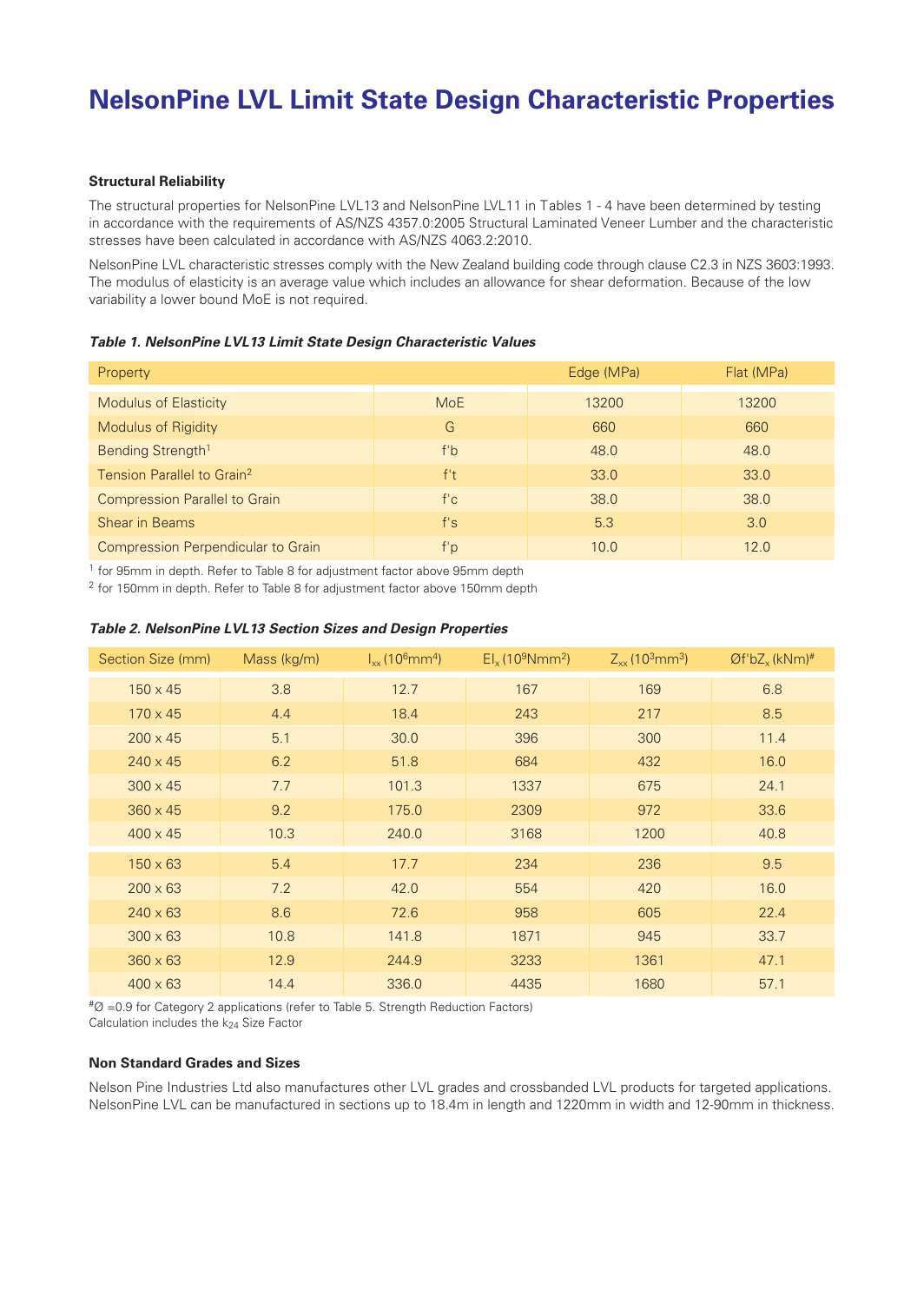# **Table 3. NelsonPine LVL 11 Limit State Design Characteristic Values**

| Property                                  |            | Edge (MPa) | Flat (MPa) |
|-------------------------------------------|------------|------------|------------|
| <b>Modulus of Elasticity</b>              | <b>MoE</b> | 11000      | 11000      |
| <b>Modulus of Rigidity</b>                | G          | 550        | 550        |
| Bending Strength <sup>1</sup>             | f'b        | 38.0       | 38.0       |
| Tension Parallel to Grain <sup>2</sup>    | f't        | 26.0       | 26.0       |
| <b>Compression Parallel to Grain</b>      | f'c        | 38.0       | 38.0       |
| <b>Shear in Beams</b>                     | f's        | 5.0        | 3.0        |
| <b>Compression Perpendicular to Grain</b> | f'p        | 10.0       | 10.0       |

<sup>1</sup> for 95mm in depth. Refer to Table 8 for adjustment factor above 95mm depth

<sup>2</sup> for 150mm in depth. Refer to Table 8 for adjustment factor above 150mm depth

| Section Size (mm) | Mass (kg/m) | $l_{xx}$ (10 $^{6}$ mm <sup>4</sup> ) | $EI_x(109Nmm^2)$ | $Z_{xx}$ (10 <sup>3</sup> mm <sup>3</sup> ) | $Qf'bZ_x$ (kNm)# |
|-------------------|-------------|---------------------------------------|------------------|---------------------------------------------|------------------|
| $90 \times 45$    | 2.3         | 2.7                                   | 30               | 61                                          | 2.1              |
| $115 \times 45$   | 2.9         | 5.7                                   | 63               | 99                                          | 3.3              |
| $140 \times 45$   | 3.6         | 10.3                                  | 113              | 147                                         | 4.7              |
| $190 \times 45$   | 4.9         | 25.7                                  | 283              | 271                                         | 8.2              |
| $240 \times 45$   | 6.2         | 51.8                                  | 570              | 432                                         | 12.7             |
| $300 \times 45$   | 7.7         | 101.3                                 | 1114             | 675                                         | 19.1             |
| $360 \times 45$   | 9.2         | 175.0                                 | 1925             | 972                                         | 26.6             |
| $400 \times 45$   | 10.3        | 240.0                                 | 2640             | 1200                                        | 32.3             |
| $610 \times 45$   | 15.6        | 851.2                                 | 9363             | 2791                                        | 70.0             |
| $1220 \times 45$  | 31.3        | 6809.4                                | 74904            | 11163                                       | 249.3            |
| $150 \times 90$   | 7.7         | 25.3                                  | 278              | 338                                         | 10.7             |
| $200 \times 90$   | 10.3        | 60.0                                  | 660              | 600                                         | 18.1             |
| $240 \times 90$   | 12.3        | 103.7                                 | 1140             | 864                                         | 25.3             |
| $300 \times 90$   | 15.4        | 202.5                                 | 2228             | 1350                                        | 38.1             |
| $360 \times 90$   | 18.5        | 349.9                                 | 3849             | 1944                                        | 53.2             |
| $400 \times 90$   | 20.5        | 480.0                                 | 5280             | 2400                                        | 64.6             |
| $610 \times 90$   | 31.3        | 1702.4                                | 18726            | 5582                                        | 139.9            |
| 1220 x 90         | 62.6        | 13618.9                               | 149807           | 22326                                       | 498.5            |

# **Table 4. NelsonPine LVL11 Section Sizes and Design Properties**

 $\text{\texttt{H}}\varnothing$  =0.9 for Category 2 applications (refer to Table 5. Strength Reduction Factors) Calculation includes the k<sub>24</sub> Size Factor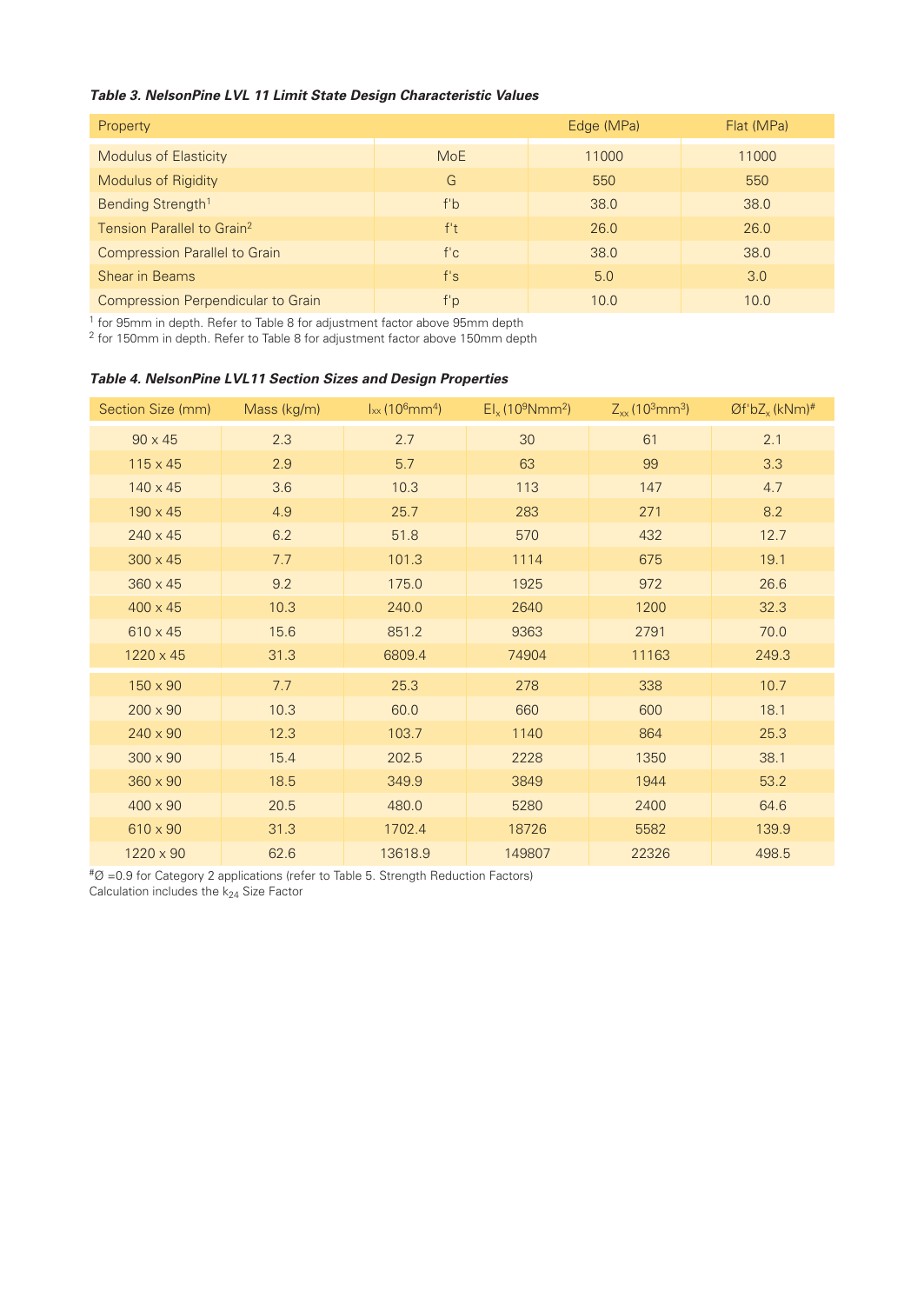# **NelsonPine LVL Structural Design Information**

### **Design Standards**

Design loads are to be determined in accordance with AS/NZS 1170:2002. Although design data for NelsonPine LVL is not specifically given in NZS 3603:1993, the general principles can be used, complying with the New Zealand Building Code through Clauses 2.3 and C2.3 of NZS 3603. For specific design in Australia this section is to be read in conjunction with AS1720.1

#### **Strength Modification Factors**

Because of the low variability in properties of NelsonPine LVL, a number of the k factors do not apply or are different from those in NZS 3603. The strength modification factors for NelsonPine LVL are:

### **1. Strength Reduction Factor**

The strength reduction factor for calculating the design of structural members should be taken from Table 5.

#### **Table 5. Strength Reduction Factors**

Table extracted from Table 2.1 AS1720.1-2010

|                                                             | Category 1                                                                                                                                                                                  | Category 2                                                                                                                                                                             | Category 3                                                                                                              |
|-------------------------------------------------------------|---------------------------------------------------------------------------------------------------------------------------------------------------------------------------------------------|----------------------------------------------------------------------------------------------------------------------------------------------------------------------------------------|-------------------------------------------------------------------------------------------------------------------------|
| <b>Structural Timber Material</b>                           | Structural members for<br>houses for which failure<br>would be unlikely to affect<br>an area* greater than 25m <sup>2</sup> :<br>OR<br>secondary members in<br>structures other than houses | Primary structural members<br>in structures other than<br>houses:<br><b>OR</b><br>elements in houses for<br>which failure would be likely<br>to affect an area* greater<br>than $25m3$ | Primary structural<br>members in structures<br>intended to fulfill an<br>essential service or post<br>disaster function |
| <b>Stuctural Laminated Veneer</b><br>Lumber - AS/NZS 4357.0 | 0.95                                                                                                                                                                                        | 0.90                                                                                                                                                                                   | 0.80                                                                                                                    |

\* In this context, area should be taken as the plan area.

### **2. Duration of Load Factors**

Duration of load factors  $k_1$  for strength and  $k_2$  for stiffness should be the same as for solid timber in Tables 2.4 and 2.5 of NZS 3603. NelsonPine LVL is a solid veneer product and has similar load duration properties to timber. It is manufactured in the dry condition so will behave like kiln dried solid sawn timber, except that moisture change will be slower because the glue lines provide a barrier to moisture movement.

#### **3. Bearing Area Factor**

The bearing area  $k_3$  is per NZS 3603.

#### **4. Load sharing factor**

Because NelsonPine LVL is much less variable than sawn lumber, the load sharing and lamination relationships in NZS 3603 do not apply. Hence,  $k_4 = k_5 = k_6 = 1.0$ .



#### **5. Moisture Content Factor**

For use of NelsonPine LVL in dry conditions, no modification is required. Where NelsonPine LVL is subject to humid conditions such that the average moisture content would exceed 16% over a 12 month period, the moisture content factor  $k_{14}$  in Table 6 should be used for strength calculations. A moisture content exceeding 20% may be subject to a decay hazard, requiring chemical treatment of the NelsonPine LVL or detailing to avoid the high moisture content.

NelsonPine LVL responds to moisture a similar way as solid wood, albeit slower as the gluelines inhibit moisture uptake.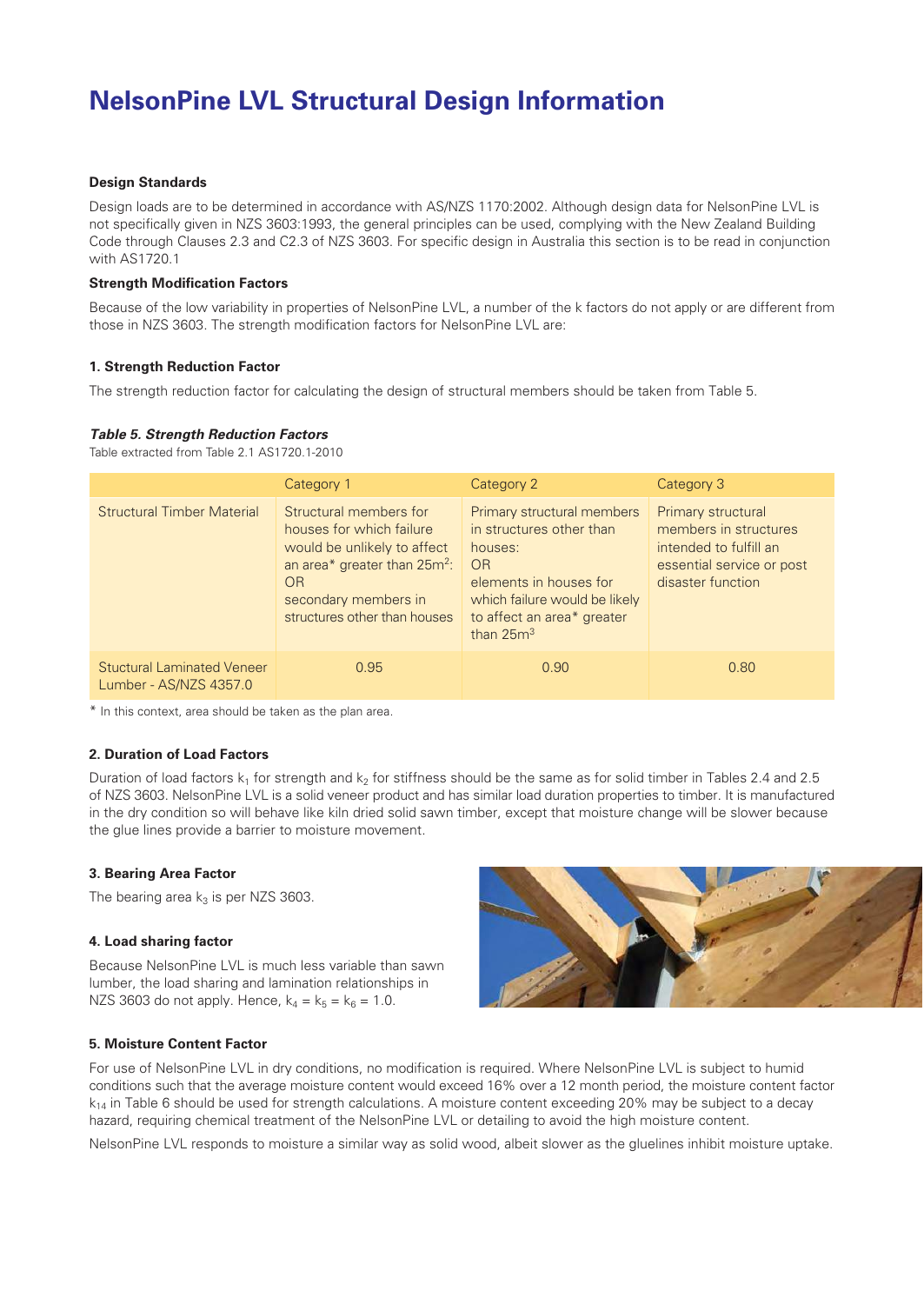# **Table 6. Moisture Content Factor k<sup>14</sup>**

| Property                       | $< 16\%$ | Moisture Content (MC)<br>16 to 25%<br>$>25\%$ |     |  |  |
|--------------------------------|----------|-----------------------------------------------|-----|--|--|
| <b>Bending and Compression</b> | 1.0      | $1.53 - 0.033$ MC                             | 0.7 |  |  |
| <b>Tension and Shear</b>       | 1.0      | $1.35 - 0.022$ MC                             | 0.8 |  |  |
| <b>Modulus of Elasticity</b>   | 1.0      | $1.35 - 0.022$ MC                             | 0.8 |  |  |

# **6. Stability Factor**

The stability factor  $k_8$  is per NZS 3603.

# **7. Face Grain Orientation (Curved or Tapered edges)**

LVL is made from parallel laminated veneer. It is very strong parallel to the grain, but stresses perpendicular to the grain should be avoided, just as in solid timber. Wide sections must be handled carefully.

When a design includes principal stresses parallel to edges which have been cut sloped or curved to the longitudinal grain direction (Figure 1), the grain orientation factor  $k_{16}$  for strength given in Table 7 should be used to evaluate strength reduction at the extreme fibre edges. Examples where this might be considered are at the point of highest bending moment in a sloping rafter or column edge, such as at a knee or apex joint in a portal frame. Steep grain slopes should be avoided if possible in tension zones because the strength reduction is severe.

To determine bending deflections  $k_{16}$ , the stiffness of sloping sections can be evaluated by integrating (summing) a number of small lengths of changing section depth.

# **Table 7. Grain Orientation Factor k15 and k16 for Cut Edges**

| Angle of Cut Edge (°) |      |      |      |      |      |                | ЗC   | 45   |
|-----------------------|------|------|------|------|------|----------------|------|------|
| Edge in Tension       | .00  | 0.92 | 0.80 | 0.50 | 0.31 | 0.21           |      | 0.06 |
| Edge in Compression   | 1.00 | 0.97 | 0.93 | 179  | 0.65 | $0.55^{\circ}$ | 0.42 |      |

# **Figure 1. An Example of Design for Sloping Grain in NelsonPine LVL**



#### **8. Size Effect Factor**

A size factor shall be applied to the characteristic strength of NelsonPine LVL in bending and tension parallel to grain as per Table 8. For beams in bending less than 95mm in depth there is no adjustment. For beams deeper than 95mm in bending multiply the characteristic bending strength by (95/d)<sup>0.167</sup>. For beams in tension less than 150mm in depth there is no adjustment. For beams deeper than 150mm multiply the characteristic tension strength by  $(150/d)^{0.167}$ .

#### **Table 8. Size Factor k24 for Bending and Tension Strength (Parallel to Grain) in NelsonPine LVL**

| Depth of LVL member (mm) |                   |      |      |      |      |      |      |         |      |      |
|--------------------------|-------------------|------|------|------|------|------|------|---------|------|------|
|                          | 95                | 150  | 200  | 240  | 300  | 360  | 400  | 460     | 610  | 1220 |
| <b>Bending</b>           | 1.00              | 0.93 | 0.88 | 0.86 | 0.83 | 0.80 | 0.79 | $-0.77$ | 0.73 | 0.65 |
| <b>Tension</b>           | 1.00 <sub>1</sub> | 1.00 | 0.95 | 0.92 | 0.89 | 0.86 | 0.85 | 0.83    | በ 79 | 0.70 |

For shear and compression the size factor  $= 1.0$ 

For tension perpendicular to grain, refer to AS 1720.1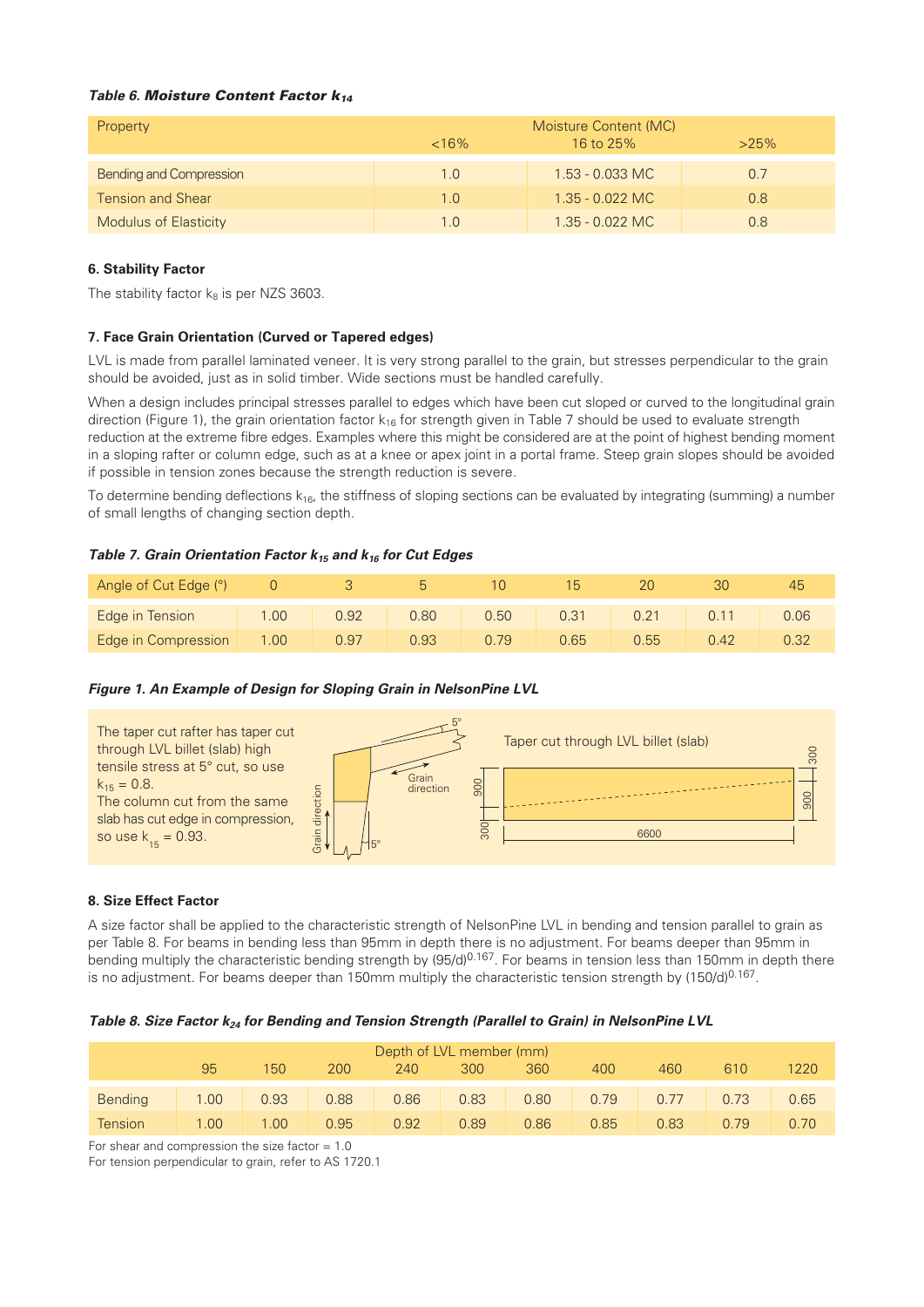### **9. Joint Group**

The Joint Strength Group for NelsonPine LVL depends on the orientation and type of fasteners as per Table 9. For structures that require specific design of joints, this table is to be read in conjunction with NZS3603 Section 4, Joints.

| Grade        |      | Nails and screws<br>in Lateral Load | Nails and screws<br>in Withdrawal |                | <b>Self Drilling screws</b><br>in Lateral Load<br>(e.g. Type 17) |                | <b>Self Drilling screws</b><br>in Withdrawal<br>(e.g. Type 17) |      | Bolts and coach<br>screws in Lateral<br>load drilled into<br>the face |      |    |                |
|--------------|------|-------------------------------------|-----------------------------------|----------------|------------------------------------------------------------------|----------------|----------------------------------------------------------------|------|-----------------------------------------------------------------------|------|----|----------------|
|              | Edge | Face                                | Edge                              | Face           | Edge                                                             | Face           | Edge                                                           | Face | Edge                                                                  | Face |    |                |
| LVL13        | J5   | J4                                  | J5                                | J <sub>4</sub> |                                                                  |                |                                                                |      |                                                                       |      | J3 | J2             |
| <b>IVI11</b> | J5   | J <sub>4</sub>                      | J <sub>5</sub>                    | J <sub>4</sub> |                                                                  | J <sub>4</sub> |                                                                | J4/5 |                                                                       |      | J3 | J <sub>2</sub> |

**Table 9. Classification of NelsonPine LVL for Joint Design**

Fasteners in the Face = fasteners that penetrate the face perpendicular to the grain Fasteners in the Edge = fasteners that penetrate the edge parallel to the glue lines

### **10. Fire Resistance**

Large NelsonPine LVL members have excellent fire resistance on account of the slow and predictable charring rate when exposed to severe fires. The phenol formaldehyde adhesive used in the manufacture of NelsonPine LVL remains inert during fire exposure. NelsonPine LVL can be designed for fire resistance in the same way as glulam. From studies completed at the University of Canterbury, the design charring rate of NelsonPine LVL in the standard fire test has been shown to be 0.72mm/min.

### **11. Durability of NelsonPine LVL**

The durability of NelsonPine LVL is related to the durability of its two comprising components; the structural adhesive and the Radiata Pine veneers.

The dark brown Phenol Formaldehyde thermosetting adhesive that is used in the manufacture of NelsonPine LVL produces a Type A-bond. A Type A-bond is durable and permanent under conditions of full weather exposure, long term stress, and combinations of exposure and stress. When Phenol Formaldehyde is cured under heat and pressure it forms a highly extended irreversible cross linked web of covalent bonds. It is this irreversible crosslinked nature of phenolics which gives them their hardness, good thermal stability and makes them impervious to most chemical attack and solvation. Formaldehydebased resins have been well proven and documented as an adhesive in the wood industry for over 70 years. The adhesive bond is regularly sampled in the manufacturing process under the third party quality assurance program carried out by the Engineered Wood Products Association of Australasia (EWPAA).

The Radiata Pine veneers used in the manufacture of NelsonPine LVL may be treated or untreated depending on the level of durability required. NelsonPine LVL may be treated in accordance with AS/NZS 1604.4:2010 Specification for Preservative Treatment – Laminated Veneer Lumber.

#### **New Zealand Building Code**

Durability is covered in the New Zealand Building code (NZBC) in Section B2 – Durability and Section E2 – External Moisture. The durability clause requires that materials, components and construction methods allow the building to function for its specified intended life of not less than 50 years for structural and inaccessible elements. An acceptable solution to the building code is referenced in B2/AS1 where the New Zealand standards NZS 3604 and NZS 3602 specify the level of treatment and the application respectively. Alternative solutions may be accepted by Territorial Authorities if the solution meets the durability requirements of the Building Code.

#### **Internal Use of NelsonPine LVL**

In internal dry conditions where the equilibrium moisture content of wood will be below 20%, NelsonPine LVL may be used untreated to meet the NZBC requirements of 50 years of durability. Fungal growth which can lead to rot or decay in timber will not be able to germinate and develop unless there is a continual supply of moisture (>20% moisture content). NelsonPine LVL can withstand wetting during construction provided the product can return to equilibrium moisture content below 20% for the remainder of its service life. Where the appearance of NelsonPine LVL is critical it should be protected from extended periods of wetting before construction to avoid staining and potentially the initial stages of mould growth. The surface veneers of NelsonPine LVL will respond quickly to cycles of wetting and drying to form surface cracks if exposed to the weather for extended periods.

#### **12. Corrosion Resistance**

Radiata Pine is relatively inert chemically and under normal conditions, unlike other structural materials it is not subject to chemical change or deterioration. NelsonPine LVL is resistant to most acids, rust and other corrosive situations including hide curing complexes, fertiliser storage and swimming pools.